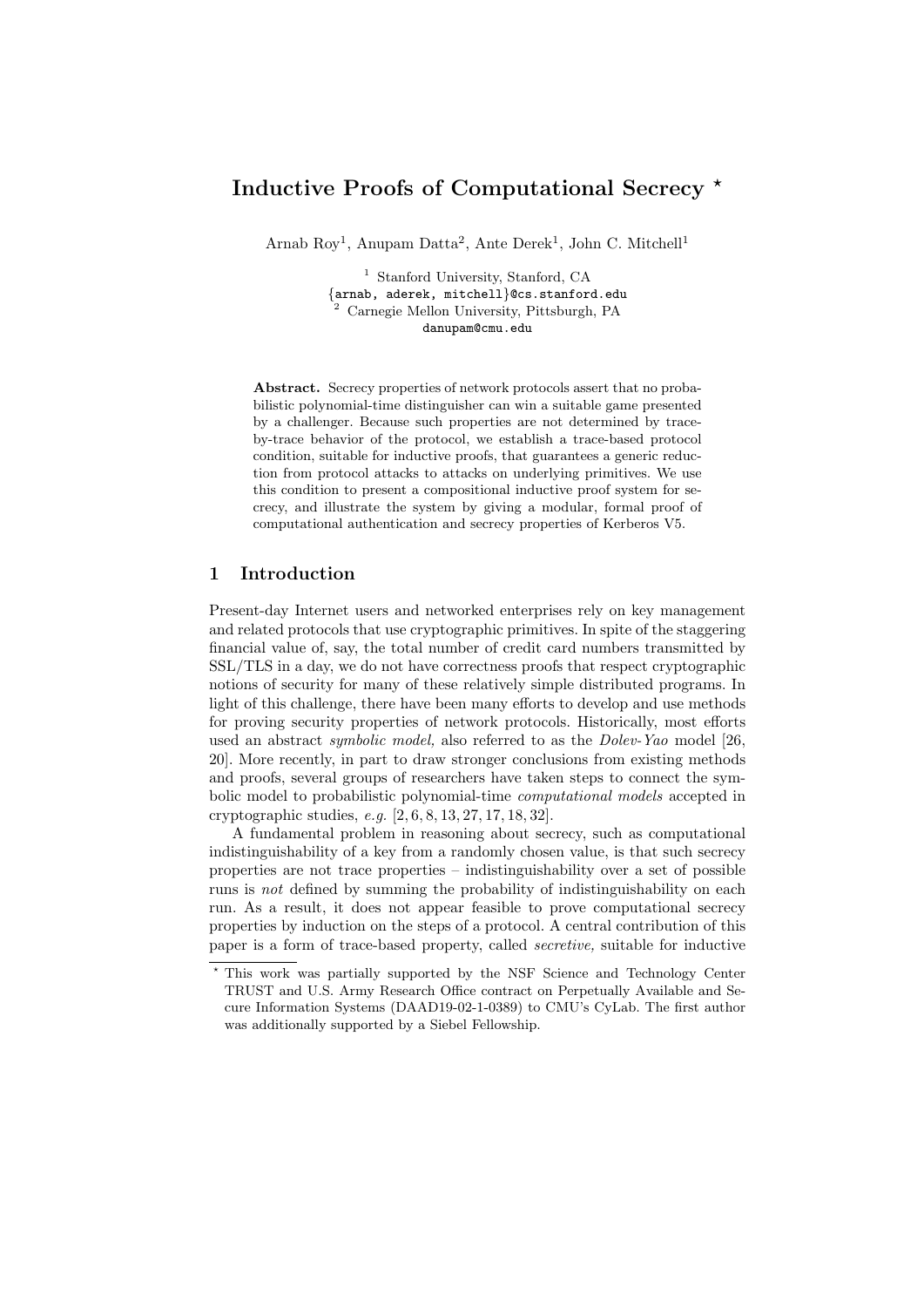and compositional proofs, together with a form of standard cryptographic reduction argument which shows that any attack on a secretive protocol yields an attack on cryptographic primitives used in the protocol. We give the cryptographic reduction in a precise form, by inductively defining the operational behavior of a simulator that simulates the protocol to the protocol adversary. An essential problem in defining the simulator, which interacts with a game providing access to the cryptographic primitives, is that the simulator has two candidate secrets, but must present a view of the protocol that is consistent with either candidate being the actual protocol secret.

After proving that secretive protocols yield black-box reductions, we present one inductive method for showing that a protocol is secretive, based on Computational Protocol Composition Logic (CPCL) [17, 18]. In the process, we generalize a previous induction rule, so that only one core induction principle is needed in the logic. In contrast to proof systems for symbolic secrecy [28, 31], the induction is over actions of honest parties and not the structure of terms. We also extend previous composition theorems [16, 21] to the present setting, and illustrate the power of the resulting system by giving modular formal proofs of authentication and secrecy properties of Kerberos V5 and Kerberos V5 with PKINIT. We are also able to prove properties of a variant of the Needham-Schroeder-Lowe protocol that are beyond the standard rank function method [22, 19].

Our approach may be compared with equivalence-based methods [6, 27, 14, 5], used in [3] to derive some computational properties of Kerberos V5 from a symbolic proof. In equivalence-based methods, the behavior of a symbolic abstraction under symbolic attack must have the same observable behavior as a computational execution under computational (probabilistic polynomial-time) attack. In contrast, our approach only requires an implication between symbolic reasoning and computational execution. While we believe that both approaches have merit, the two are distinguished by (i) the need to additionally prove the absence of a "commitment problem" in [3], which appears to be a fundamental issue in equivalence-based security [15], and (ii) the open problem expressed in [3] of developing compositional methods in that framework. Symbolic abstractions for primitives like Diffie-Hellman key exchange are also problematic for equivalence-based approaches [4, 7], but amenable to treatment in PCL. In contrast to other symbolic or computationally sound methods, PCL reasoning proceeds only over action sequences of the protocol program, yet the conclusions are sound for protocol execution in the presence of attack. This formalizes and justifies a direct reasoning method that is commonly used informally among researchers, yet is otherwise not rigorously connected to reduction arguments.

Section 2 describes the protocol process calculus and computational execution model. A trace-based definition of "secretive protocols" and relevant computational notions are explained in section 3. The proof system, and soundness and composition theorems are presented in section 4, and applied in the proofs for Kerberos in section 5. Conclusions appear in section 6. Many of the proofs and technical details in this paper are omitted due to space constraints—interested readers can find them in the full version of this paper [29].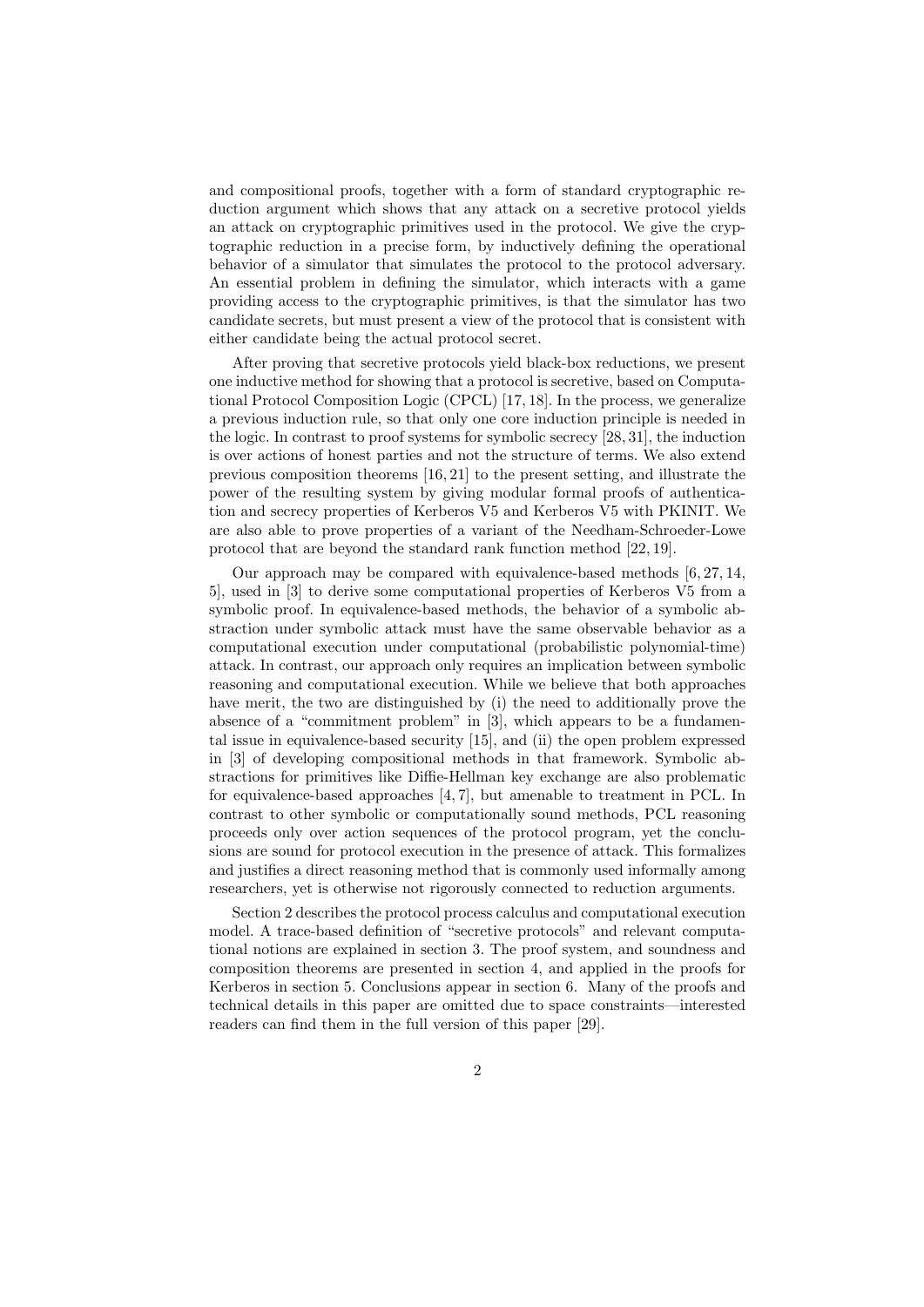### 2 Syntax and Semantics

We begin by reviewing a protocol notation, protocol logic, and a security model for key exchange developed in earlier work [16–18].

Modeling Protocols. Protocols are expressed in a process calculus by defining a set of roles, such as "Client", or "Server", each given by a sequence of actions such as sending or receiving a message, generating a new nonce, or decrypting or encrypting a message (see [16]). In a run of a protocol, a principal may execute one or more instances of each role, each execution constituting a thread identified by a pair  $(\hat{X}, \eta)$ , where  $\hat{X}$  is a principal and  $\eta$  is a unique session identifier.

We illustrate the protocol process calculus using Kerberos V5 [25], which will be the running example in this paper. Our formulation is based on the A level formalization of Kerberos V5 in [12]. Kerberos provides mutual authentication and establishes keys between clients and application servers, using a sequence of two-message interactions with trusted parties called the Kerberos Authentication Server (KAS) and the Ticket Granting Server (TGS).

Kerberos has four roles, Client, KAS, TGS and Server. The pre-shared long-term keys between the client and KAS, the KAS and TGS, and the TGS and application server, will be written as  $k_{X,Y}^{type}$  where X and Y are the principals sharing the key. The *type* appearing in the superscript indicates the relationship between X and Y:  $c \to k$  indicates that X is acting as a client and Y is acting as a KAS,  $t \to k$  for TGS and KAS and  $s \to t$  for application server and TGS.

| Client = $(C, \hat{K}, \hat{T}, \hat{S}, t)$ [                        | $\mathbf{KAS} = (K)$                                               |
|-----------------------------------------------------------------------|--------------------------------------------------------------------|
| new $n_1$ ;                                                           | receive $\hat{C}.\hat{T}.n_1;$                                     |
| send $\hat{C}.\hat{T}.n_1;$                                           | new $AKey$ ;                                                       |
|                                                                       | $tgt :=$ symenc $AKey.\hat{C}, k_{TK}^{t\rightarrow k};$           |
| receive $\hat{C}.tqt. enc_{kc};$                                      | $enc_{kc} :=$ symenc $AKey.n_1.\hat{T}, k_{C,K}^{c\rightarrow k};$ |
| $text_{kc} := \texttt{symdec} \ enc_{kc}, k_{C,K}^{c \rightarrow k};$ | send $\ddot{C}.tqt. enc_{kc}$ ;                                    |
| match $text_{kc}$ as $AKey.n_1.\hat{T}$ ;                             | $\overline{\mathcal{K}}$                                           |
|                                                                       |                                                                    |

In the first stage, the client  $(C)$  generates a nonce (represented by new  $n_1$ ) and sends it to the KAS  $(K)$  along with the identities of the TGS  $(T)$  and itself. The KAS generates a new nonce  $(AKey - Authentication Key)$  to be used as a session key between the client and the TGS. It then sends this key along with some other fields to the client encrypted (represented by the symenc actions) under two different keys - one it shares with the client  $(k_{C,K}^{c\rightarrow k})$  and one it shares with the TGS  $(k_{T,K}^{t\to k})$ . The encryption with  $k_{T,K}^{t\to k}$  is called the ticket granting ticket  $(tgt)$ . The client extracts  $AKey$  by decrypting the component encrypted with  $k_{C,K}^{c\rightarrow k}$  and recovering its parts using the match action which deconstructs  $text_{kc}$  and associates the parts of this plaintext with  $AKey$ ,  $n_1$ , and  $\hat{T}$ . The ellipses  $(\ldots)$  indicates further client steps for interacting with KAS, TGS, and the application server that are omitted due to space constraints (see [31] for a full description).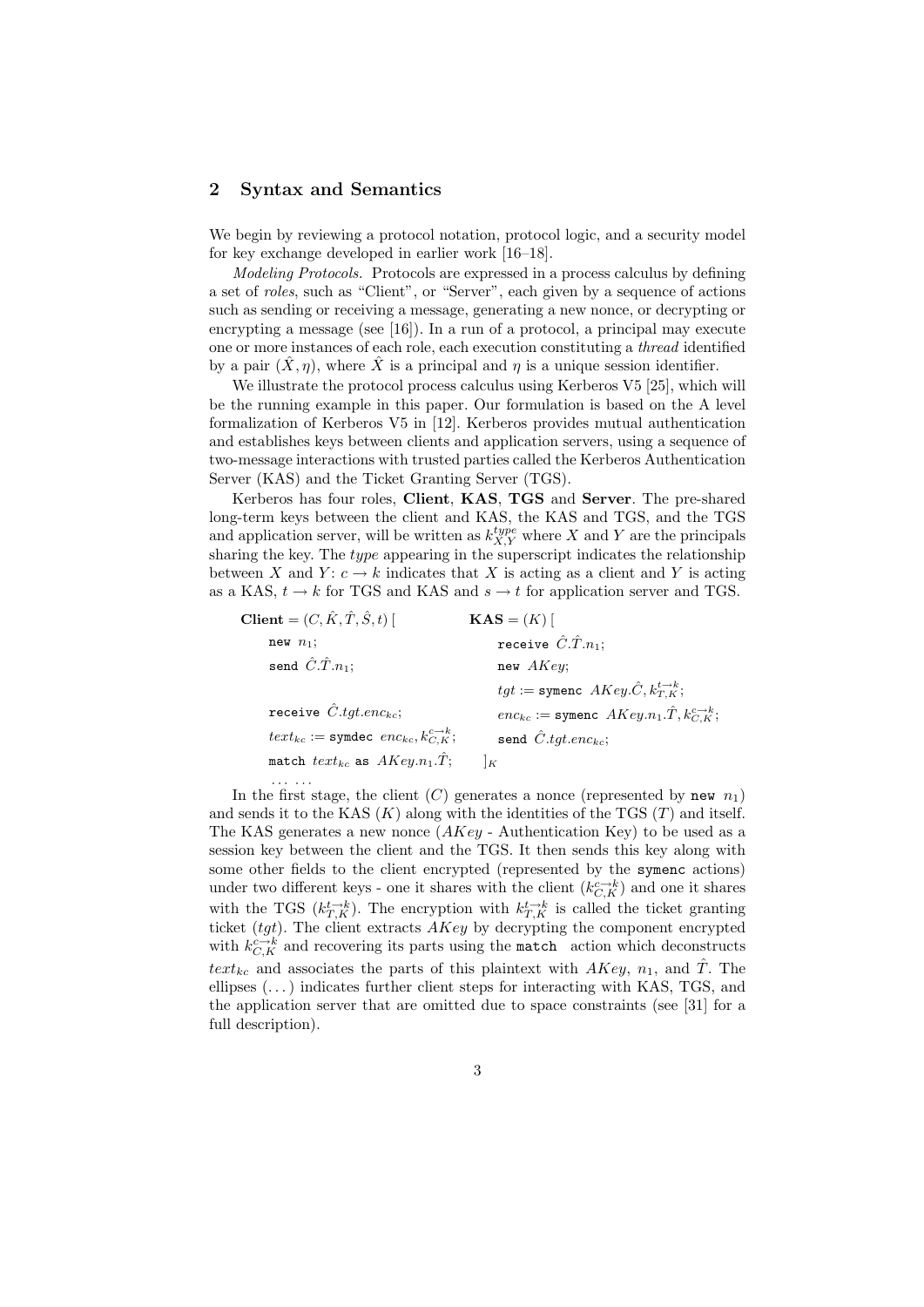Action Predicates: a  $:=$  Send $(X, t)$  | Receive $(X, t)$  | SymEnc $(X, t, k)$  | SymDec $(X, t, k)$  | New $(X, n)$ Formulas:  $\varphi ::= a | t = t | \text{Start}(X) |$  Honest $(\hat{X}) |$  Possess $(X, t) |$  Indist $(X, t) |$ GoodKeyAgainst $(X, t) | \varphi \wedge \varphi | \varphi \vee \varphi | \exists V \cdot \varphi | \forall V \cdot \varphi | \neg \varphi | \varphi \supset \varphi | \varphi \Rightarrow \varphi$ Modal formulas:  $\Psi ::= \varphi \left[ Actions \right]_{X} \varphi$ 

Table 1. Syntax of the logic

In the second stage, the client gets a new session key  $(SKey - Service Key)$ and a service ticket  $(st)$  to converse with the application server S which takes place in the third stage. The control flow of Kerberos exhibits a staged architecture where once one stage has been completed successfully, the subsequent stages can be performed multiple times or aborted and started over for handling errors.

Execution Model. We use a standard two-phase protocol execution model as in [11]. In the initialization phase, we assign roles to each principal, identify a subset that is honest, and provide encryption keys and random coins as needed. In the execution phase, the adversary executes the protocol by interacting with honest principals. We assume the adversary has complete control over the network, as in [11]. The length of keys and the running time of the protocol are polynomially bounded in the security parameter.

A trace is a record of all actions executed by honest principals and the attacker during protocol execution. Since honest principals execute roles defined by a symbolic process calculus, our traces contain symbolic descriptions of the actions of honest parties and a mapping of symbolic variables to bitstrings values. The attacker may produce and send arbitrary bitstrings, but the trace only records the send-receive actions of the attacker, and not its internal actions. Our traces also include the random bits (used by the honest parties, the adversary and the distinguisher), as well as a few other elements used in defining semantics of formulas over traces [17]. In section 3, which presents semantic arguments independent of the protocol logic, we omit these additional fields and refer to a trace as  $\langle e, \lambda \rangle$ , where e is a symbolic description of the trace and  $\lambda$  maps terms in e to bitstrings.

For technical reasons, we assume that honest parties conform to certain type conventions. These restrictions may be imposed by prefixing the values of each type (nonces, ids, constant strings, pairs, encryptions with key  $k$ , etc.) with a tag such as 'constant' or 'encrypted with key  $k$ ' that are respected by honest parties executing protocol roles. The adversary may freely modify or spoof tags or produce arbitrary untagged bitrings.

Syntax of Computational PCL. The formulas of the logic are given in Table 1. Protocol proofs usually use modal formulas of the form  $\psi[P]_X\varphi$ . The informal reading of the modal formula is that if X starts from a state in which  $\psi$  holds, and executes the program P, then in the resulting state the security property  $\varphi$ is guaranteed to hold irrespective of the actions of an attacker and other honest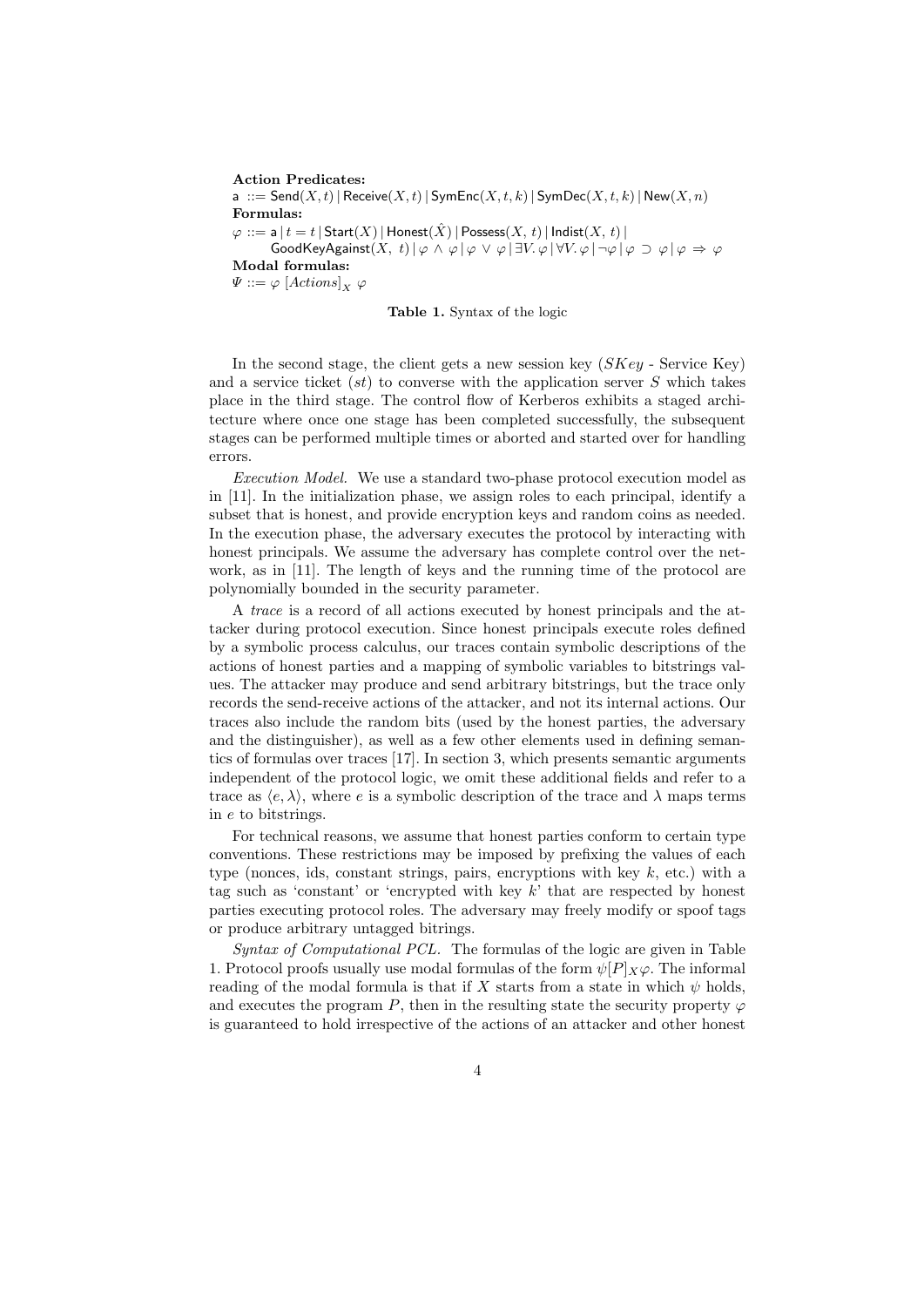principals. Many protocol properties are naturally expressible in this form. Most formulas have the same intuitive meaning as in the symbolic model [16].

For every protocol action, there is a corresponding action predicate which asserts that the action has occurred in the run. For example,  $\mathsf{Send}(X,t)$  holds in a run where the thread X has sent the term t. Honest $(\hat{X})$  means that the principal  $\hat{X}$  is acting honestly, *i.e.*, the actions of every thread of  $\hat{X}$  precisely follows some role of the protocol. Start $(X)$  means that the thread X did not execute any actions in the past. Indist $(X, t)$  means that agent X cannot tell the bitstring representation of the term t from another bitstring chosen at random from the same distribution. The logical connectives have standard interpretations, except that conditional implication  $(\Rightarrow)$ , related to a form of conditional probability, appears essential for reasoning about cryptographic reductions (see [17] for further discussion).

Semantics of Computational PCL. Intuitively, a protocol Q satisfies a formula  $\varphi$ , written  $\varphi \models \varphi$  if for all adversaries and sufficiently large security parameters, the *probability* that  $\varphi$  "holds" is asymptotically close to 1 (in the security parameter). Intuitively, the meaning of a formula  $\varphi$  on a set T of computational traces is usually a subset  $T' \subseteq T$  that respects  $\varphi$  in some specific way. For example, an action predicate such as Send selects a set of traces in which a send occurs. More precisely, the semantics  $\llbracket \varphi \rrbracket (T, D, \epsilon)$  of a formula  $\varphi$ is inductively defined on the set  $T$  of traces, with distinguisher  $D$  and tolerance  $\epsilon$ . The distinguisher and tolerance are only used in the semantics of **Indist** and GoodKeyAgainst, where they determine whether the distinguisher has more than a negligible chance of distinguishing the given value from random or winning an IND-CCA game, respectively. The precise inductive semantics for formulas is given in [17].

The semantics of the predicate  $\mathsf{GoodKevAgainst}(X, k)$  is defined using a standard cryptographic-style game condition. It captures the intuition that a key output by a secure key exchange protocol should be suitable for use in some application protocol of interest (e.g. as a key for an IND-CCA secure encryption scheme) [18]. Formally,  $\llbracket \mathsf{GoodKeyAgainst}(X, k) \rrbracket(T, D, \epsilon)$  is the complete set of traces  $T$  if the distinguisher  $D$ , who is given  $X$ 's view of the run has an advantage less than  $\epsilon$  in winning the IND-CCA game [9] against a challenger using the bitstring corresponding to term k as the key, and  $\emptyset$  otherwise. Here the probability is taken by choosing a uniformly random trace  $t \in T$  (which includes the randomness of all parties, the attacker and the distinguisher). The same approach can be used to define other game conditions.

A trace property is a formula  $\varphi$  such that for any set of protocol traces T,  $[\![\varphi]\!]$   $(T) = \bigcup_{t \in T} [\![\varphi]\!]$   $(\{t\})$ . The distinguisher and tolerance are omitted since they<br>are not used in defining semantise for such predicates. Thus all action formulas are not used in defining semantics for such predicates. Thus all action formulas, such as  $\mathsf{Send}(X,m)$ , are trace properties whereas aggregrate properties such as  $Indist(X, k)$  and GoodKeyAgainst  $(X, k)$  are not.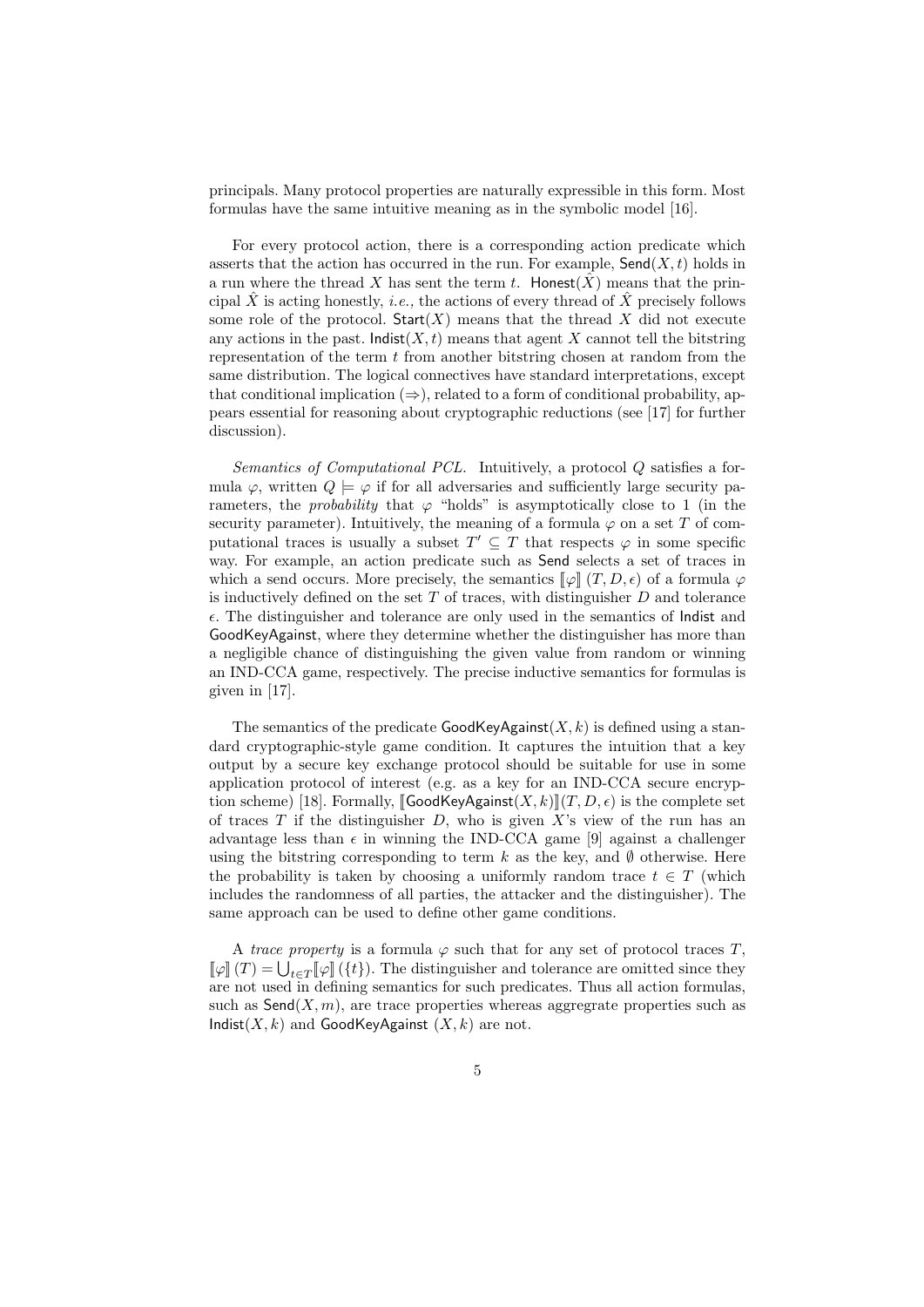## 3 Secretive Protocols

In this section, we define a trace property of protocols and show that this property implies computational secrecy and integrity. The computational secrecy properties include key indistinguishability and key usability for IND-CCA secure encryption. These results are established first for the simple case when secrets are protected by pre-shared "level-0" keys (Theorem 1), then generalized (Theorems 2-3) under the condition that each key is protected by predecessor keys in an acyclic graph<sup>3</sup>. The proofs use standard cryptographic reductions.

Let s and  $K$  be the symbolic representations of a nonce and a set of keys associated with a specific thread in a trace  $\langle e, \lambda \rangle$ . Define  $\Lambda(\mathcal{K})$  to be the set of bitstrings corresponding to the keys in K, *i.e.*,  $\{\lambda(k) \mid k \in \mathcal{K}\}.$ 

**Definition 1 (Secretive Trace).** A trace  $\langle e, \lambda \rangle$  is a secretive trace with respect to s and  $K$  if the following properties hold for every thread belonging to honest principals:

- $-$  a thread which generates a new nonce r in e, with  $\lambda(r) = \lambda(s)$ , ensures that r is encrypted with a key k with bitstring representation  $\lambda(k) \in \Lambda(\mathcal{K})$  in any message sent out.
- whenever a thread decrypts a message with a key k with  $\lambda(k) \in \Lambda(\mathcal{K})$ , which was produced by encryption with key k by an honest party, and parses the  $deryption, it ensures that the results are encrypted with some key k' with$  $\lambda(k') \in \Lambda(\mathcal{K})$  in any message sent out.

To lift this definition of secretive traces to secretive protocols we need a way to identify the symbol s and the set of symbols  $\mathcal K$  in each protocol execution trace. We do this by assuming functions  $\bar{s}$  and  $\bar{\mathcal{K}}$  that map a trace to symbols in the trace corresponding to s and the set of keys in  $K$  respectively. In applications, these mappings will be given by the semantics of logical formulas.

**Definition 2** (Secretive Protocol). Given the mappings  $\bar{s}$  and  $\bar{K}$ , a protocol  $Q$  is a secretive protocol with respect to s and K if for all probabilistic poly-time adversaries  $A$  and for all sufficiently large security parameters  $\eta$ , the probability that a trace t, generated by the interaction of  $\mathcal A$  with principals following roles of  $\mathcal{Q}$ , is a secretive trace with respect to  $\bar{s}(t)$  and  $\bar{\mathcal{K}}(t)$  is overwhelmingly close to 1, the probability being taken over all adversary and protocol randomness.

In proving properties of secretive protocols, we focus on the subset of protocol traces that are secretive. Adversary advantages retain the same asymptotic behavior over this set because non-secretive traces are a negligible fraction of all traces.

The general structure of the proofs of the secrecy theorems is by reduction of the appropriate protocol secrecy game to a multi-party IND-CCA game: given protocol adversary  $A$ , we construct an adversary  $A'$  against a multi-party IND-CCA challenger which provides |K|-party Left-or-Right encryption oracles

<sup>3</sup> Some of the results here were presented in the informal WITS'07 [30] workshop.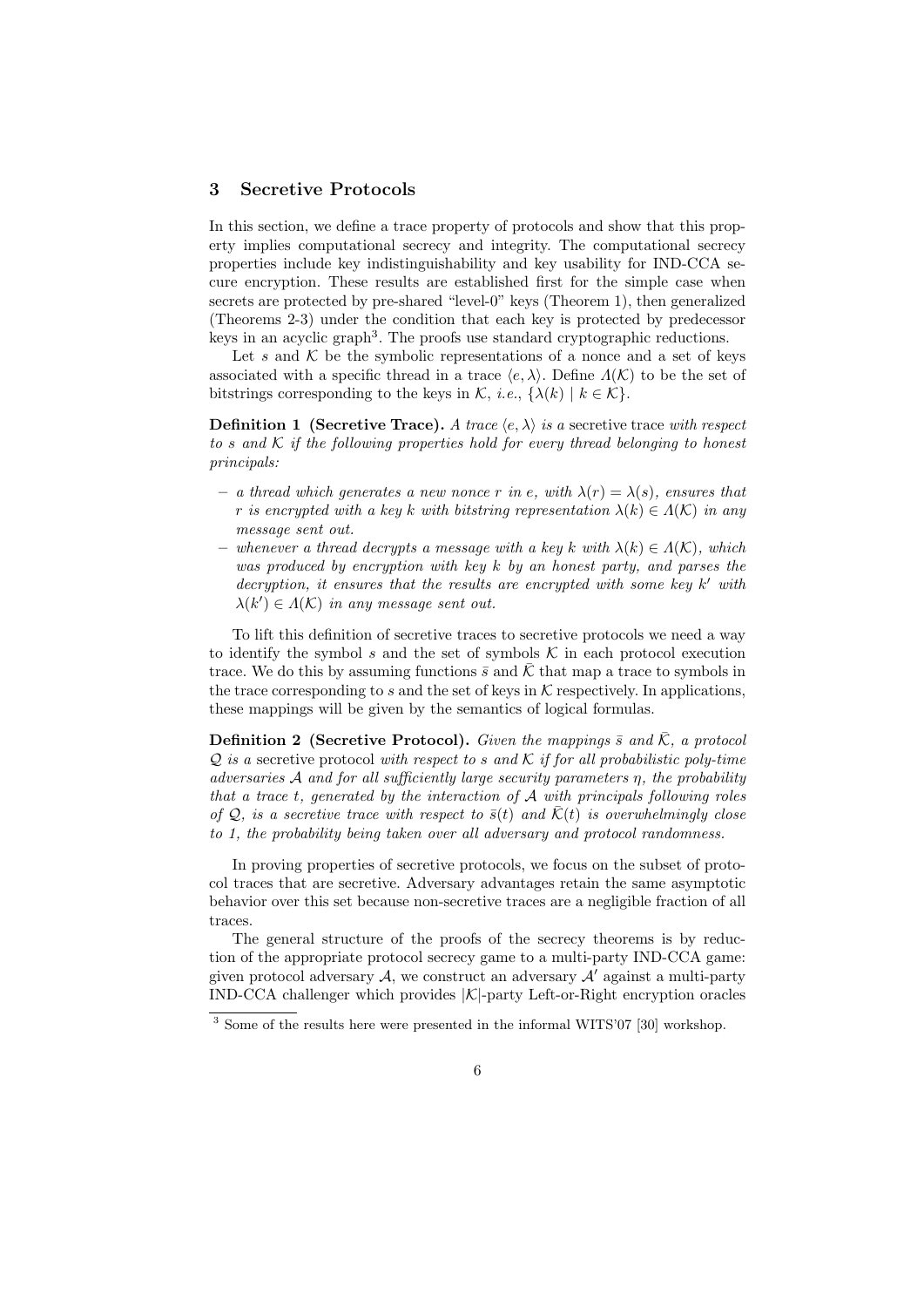$\mathcal{E}_{k_i}(LoR\ (\cdot,\cdot,b))$  parameterized by a challenge bit b and decryption oracles  $\mathcal{D}_{k_i}(\cdot)$ for all  $k_i \in \mathcal{K}$  (Following [9],  $LoR(m_0, m_1, b)$  is a function which returns  $m_b$ ). We use multi-party security definitions due to Bellare, Boldyreva and Micali [9] applied to symmetric encryption schemes. <sup>4</sup>

The strategy of  $A'$  is to provide a simulation of the *secretive protocol* to  $A$  by using these oracles such that the capability of  $\mathcal A$  to break the indistinguishability or key usability of the nonce can be leveraged in some way to guess the challenge bit b of the multi-party IND-CCA challenger. To this end,  $A'$  employs a bilateral simulator S which randomly chooses two bit-strings  $s_0, s_1$  as alternate representations of the putative secret s and then simulates execution of the protocol to the protocol adversary A for both the representations.

As with the execution of the actual protocol,  $\mathcal S$  receives messages and scheduling information from  $A$  and acts according to the roles of the given protocol. The difference from a normal protocol execution is that in computing bitstring representations of terms that involve  $s$ ,  $S$  does so for both representations of s. We will show that for secretive protocols the representation of s that  $A$  sees is determined by the challenge bit  $b$  of the CCA challenger. The operational semantics of the bilateral simulator is formally described in the full version of [30]. We explain the form of the definition using an example.

$$
\triangleright m' \triangleright m'' \dots = \text{pair } m', m'';
$$
  

$$
\triangleright m, \, \text{lv}(m) = \text{pair}(\text{lv}(m'), \text{lv}(m'')), \, \text{rv}(m) = \text{pair}(\text{rv}(m'), \text{rv}(m''))
$$

The notation  $\triangleright$  m means that the symbol m has been computationally evaluated according to the semantics. The premise of the rule requires that the symbols  $m$  and  $m'$  have already been evaluated and we are considering the action  $m :=$ pair  $m'$ ,  $m''$  in some thread. The functions lv and rv map a symbol to its bitstring values corresponding to the representations  $s_0$  and  $s_1$  of s respectively. The function pair is the actual computational implementation of pairing. The conclusion of the rule states that  $lv(m)$  is evaluated by pairing the bit-strings  $lv(m')$  and  $lv(m'')$  and similarly for  $rv(m)$ . In simulating the protocol to the protocol adversary, the simulator executes each action of the currently scheduled thread following this definition.

Suppose m is a term explicitly constructed from s. As  $S$  is simulating a secretive protocol, this term is to be encrypted with a key k in  $K$  to construct a message to be sent out to A. So, S asks the encryption oracle of the  $|K|$ -IND-CCA challenger to encrypt  $(lv(m), rv(m))$  with k. In addition, this pair of bitstrings is recorded and the result of the query is logged in the set  $qdb_k$ . If a message construction involves decryption with a key in  $K$ , S first checks whether the term to be decrypted was produced by an encryption oracle by accessing the log  $qdb_k$ —if not, then the decryption oracle is invoked; if yes, then  $\mathcal S$  uses the corresponding encryption query as the decryption. In the second case the encryption query must have been of the form  $(m_0, m_1)$ . Following the definition of secretive protocol, terms constructed from this decryption will be re-encrypted with a key in  $\mathcal K$  before sending out. Thus we note here that all

<sup>&</sup>lt;sup>4</sup> In [9], IND-CCA2 security and multi-party IND-CCA security are shown to be asymptotically equivalent.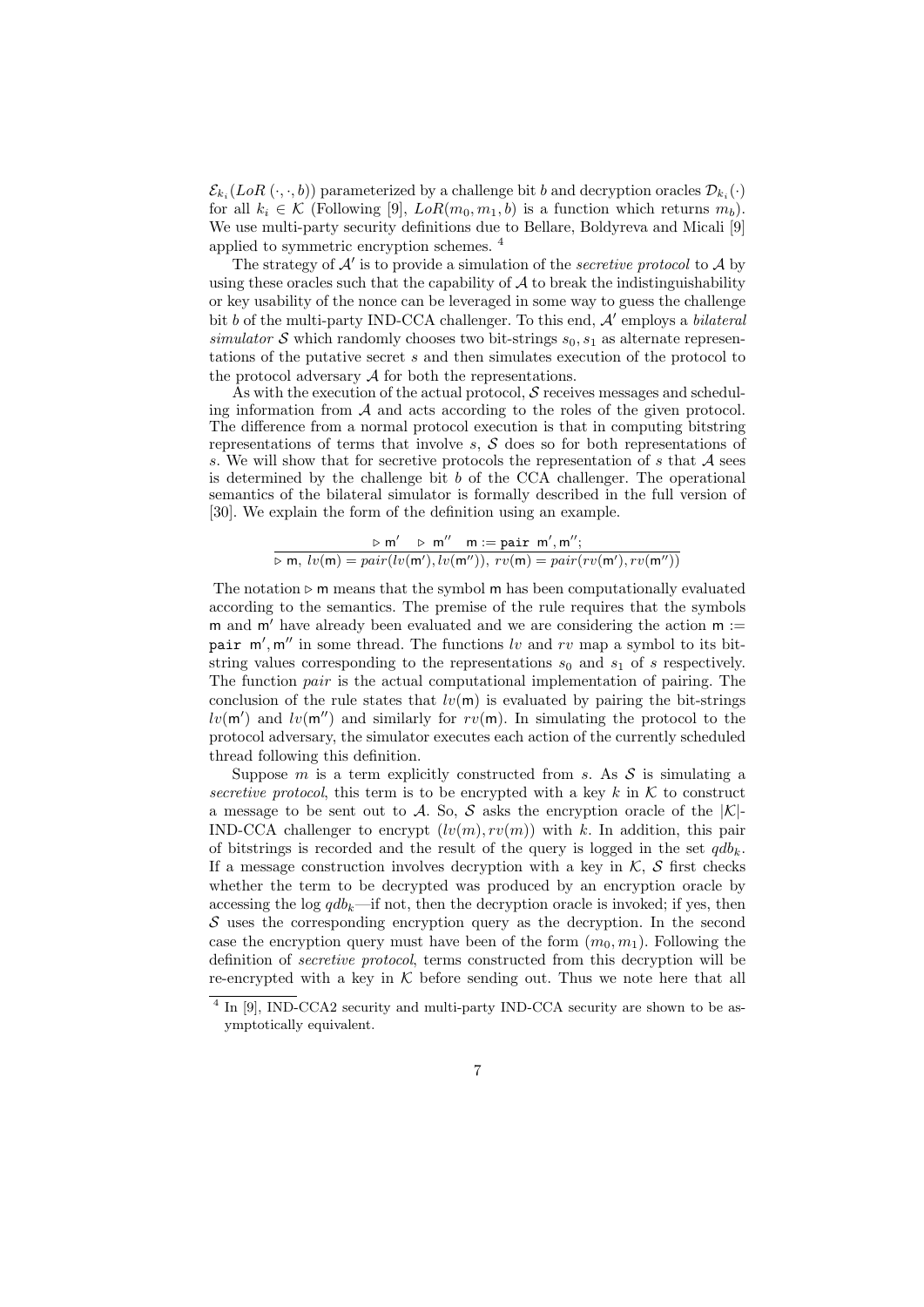such replies will be consistent to  $A$  with respect to any choice of  $b$ . The situation becomes trickier when encryption or decryption of a term is required with s as the key. In this case  $S$  encrypts or decrypts with  $s_0$ . We therefore always have  $lv(m) = rv(m)$  for any message m being sent out.

One subtle issue arises when we consider term deconstructors such as unpairings, decryptions, and pattern matching actions: we need to ensure that the success of such actions are independent of the challenge bit  $b$ . The type information carried by terms (mentioned in Section 2) ensures this consistency in an overwhelming number of traces. The proofs proceed by induction over the operational semantics of the simulator.

Theorem 1 (CCA security - level 1). Assume that a probabilistic poly-time adversary interacts with a secretive protocol with respect to nonce s and a set of  $level-0$  keys  $K$ .

- $-$  Key indistinguishability: If s is not used as a key by the honest principals, the adversary has negligible advantage at distinguishing s from random after the interaction provided the encryption scheme is IND-CCA secure.
- Key usability: If the honest principals use  $s$  as a key, the adversary has negligible advantage at winning an IND-CCA game against a symmetric encryption challenger using the key s after the interaction provided the encryption scheme is IND-CCA secure.

A level- $\theta$  key for a protocol execution is an encryption key which is only used as a key but never as a payload. We now extend Theorem 1 to directed key hierarchies to reason about key distribution protocols such as Kerberos.

Let  $K$  be the symbolic representations of nonces and keys associated with a specific thread in a trace  $\langle e, \lambda \rangle$ . The key graph of K in a protocol is a directed graph with keys in K as vertices. There is an edge from key  $k_1$  to  $k_2$  if the protocol is secretive with respect to  $k_2$  and a key set which includes  $k_1$ . Consider a directed acyclic key graph. Keys at the root are *level*  $\theta$  keys. The *level* of any other key is one more than the maximum level among its immediate predecessors. For a set of keys K from a directed acyclic key graph, we define its *closure*  $\mathcal{C}(\mathcal{K})$ to be the union of sets of keys at the root which are predecessors of each key in K.

Theorem 2 (CCA security - Key DAGs). Assume that a probabilistic polytime adversary interacts with a secretive protocol with respect to nonce s and a set of keys  $K$  in a DAG (Directed Acyclic Graph) of finite and statically bounded level.

- $-$  Key indistinguishability: If s is not used as a key by the honest principals, the adversary has negligible advantage at distinguishing s from random after the interaction provided the encryption scheme is IND-CCA secure.
- $-$  Key usability: If the honest principals use s as a key, the adversary has negligible advantage at winning an IND-CCA game against a symmetric encryption challenger using the key s after the interaction provided the encryption scheme is IND-CCA secure.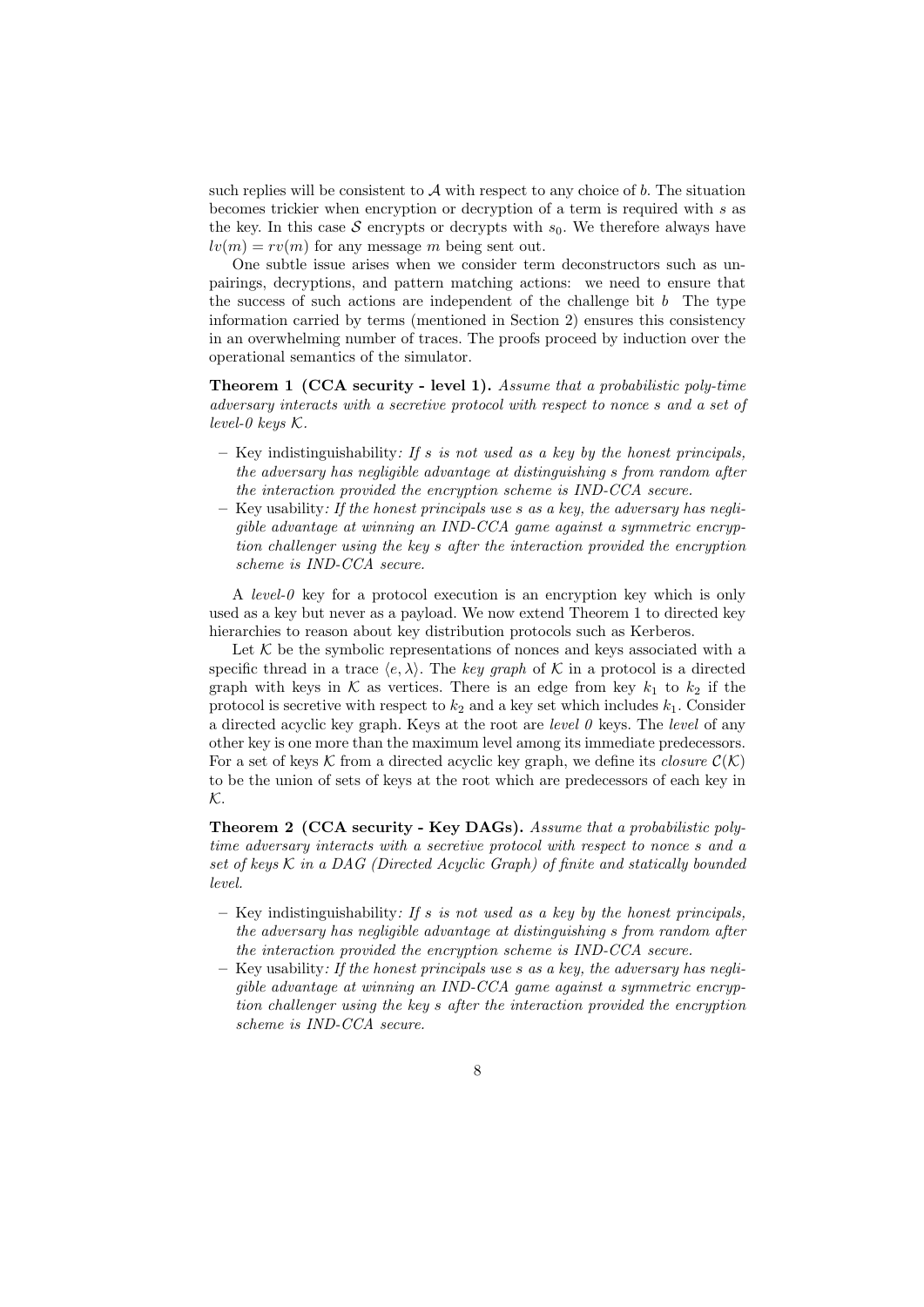The following theorem establishes the integrity of encryptions done with nonces protected by key hierarchies. The security definition INT-CTXT for ciphertext integrity is due to [10] and also referred to as existential unforgeability of ciphertexts in [23].

Theorem 3 (CTXT integrity). Assume that a probabilistic poly-time adversary interacts with a secretive protocol with respect to nonce s and a set of keys  $\mathcal K$ in a DAG of finite, statically bounded levels. During the protocol run, if an honest principal decrypts a ciphertext with key s successfully, then with overwhelming probability the ciphertext was produced by an honest principal by encryption with s provided the encryption scheme is IND-CCA and INT-CTXT secure.

# 4 Proof System

In this section, we present a general induction rule, axiomatize the informal definition of a *secretive protocol* given in Section 3 and formulate axioms stating that secretive protocols guarantee certain computational properties. The soundness proofs of these axioms are based on the theorems in Section 3.

#### 4.1 Establishing Secretive Protocols

We introduce the predicate  $\text{Good}(X, m, s, \mathcal{K})$  to assert that the thread X constructed the term  $m$  in accordance with the rules allowing a secretive protocol with respect to nonce s and set of keys  $\mathcal K$  to send out m. More formally,  $\mathsf{FGood}(X, m, s, \mathcal{K})||(T, D, \epsilon)$  is the collection of all traces  $t \in T$  where thread X constructs the term  $m$  in a 'good' way. Received messages, data of atomic type different from nonce or key, nonces different from s are all 'good' terms. Constructions that are 'good' consist of pairing or unpairing good terms, encrypting good terms, encrypting any term with a key in  $K$  and decrypting good terms with keys not in  $K$ . The following axioms formalize reasoning about the Good predicate by induction on actions in protocol roles.

- **G0** Good $(X, a, s, \mathcal{K})$ , if a is of an atomic type different from nonce
- G1 New $(Y, n) \wedge n \neq s \supset \mathsf{Good}(X, n, s, \mathcal{K})$
- G2 [receive  $m; |_X \text{Good}(X, m, s, \mathcal{K})$ ]
- **G3** Good $(X, m, s, \mathcal{K})$  [a]<sub>X</sub> Good $(X, m, s, \mathcal{K})$ , for all actions a
- $G4$   $Good(X, m, s, \mathcal{K})$  [match  $m$  as  $m';$ ]x  $Good(X, m', s, \mathcal{K})$
- G5  $\text{Good}(X, m_0, s, \mathcal{K}) \wedge \text{Good}(X, m_1, s, \mathcal{K})$   $[m := \text{pair } m_0, m_1;]_X \text{Good}(X, m, s, \mathcal{K})$
- $\mathbf{G6} \quad \mathsf{Good}(X,m,s,\mathcal{K}) \ [m' := \mathtt{symenc} \ \ m,k;]_X \ \mathsf{Good}(X,m',s,\mathcal{K})$
- $G7 \quad k \in \mathcal{K} \left[ m' := \texttt{symenc} \hspace{2mm} m, k \right]_X \texttt{Good}(X, m', s, \mathcal{K})$
- $\mathbf{G8}\quad \mathsf{Good}(X,m,s,\mathcal{K})\land k\notin \mathcal{K} \ [m':=\texttt{symdec}\ \ m,k;]_X\ \mathsf{Good}(X,m',s,\mathcal{K})$

In the following lemma, the additional field  $\sigma$  in the trace definition refers to an environment that maps free variables in a formula to bitstrings. The proof is by induction on the construction of 'good' terms.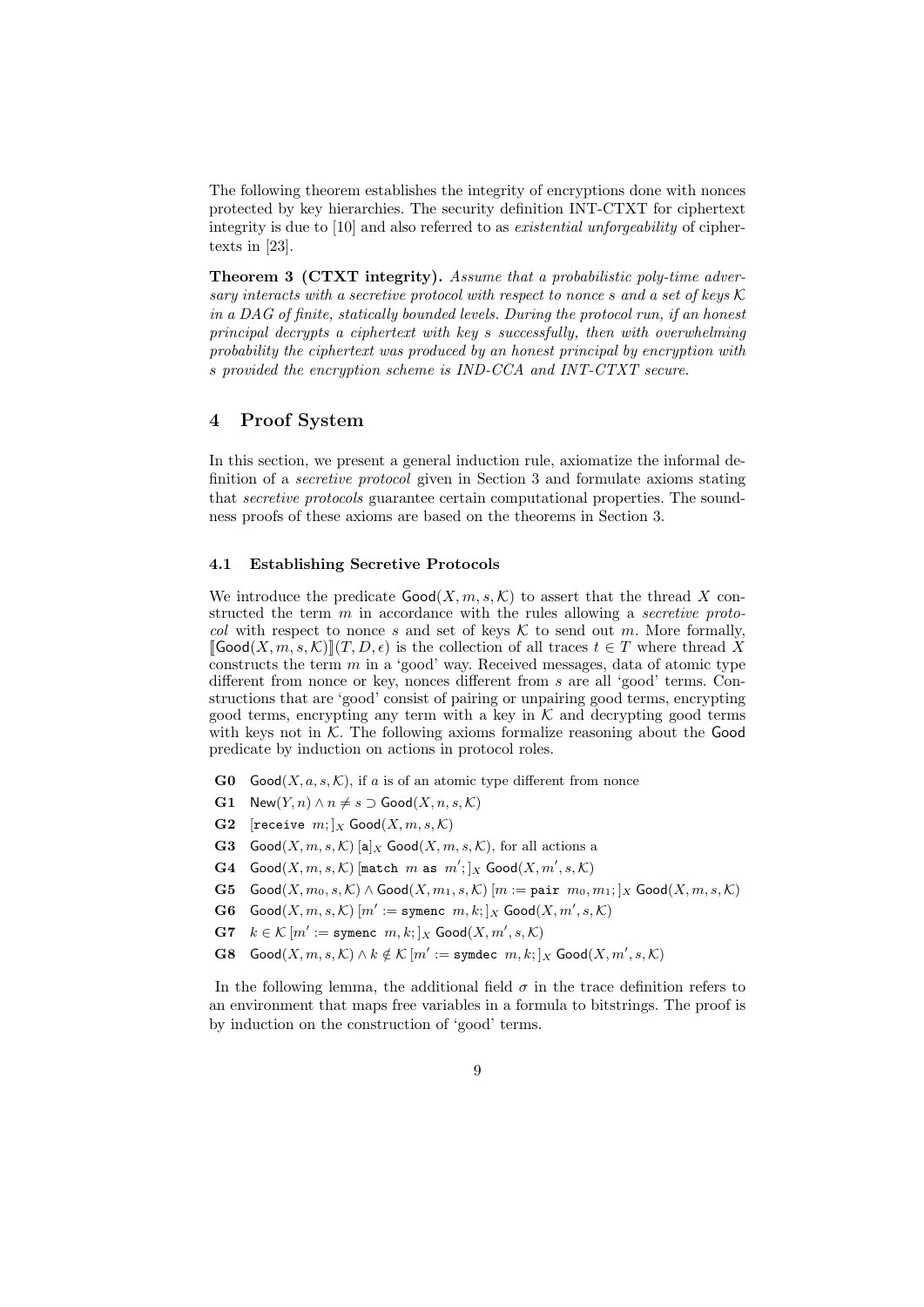**Lemma 1.** If  $\mathsf{Good}(X, m, s, \mathcal{K})$  holds for a trace  $\langle e, \lambda, \cdots, \sigma \rangle$ , then any bilateral simulator with parameters  $s, K$ , executing symbolic actions e produces identical bitstring representations for m on both sides of the simulation, i.e., we will have  $\triangleright$  m and  $lv(m) = rv(m)$ .

The formula  $\mathsf{SendGood}(X,s,\mathcal{K})$  asserts that all messages that thread X sends out are good and  $S$ ecretive $(s, K)$  asserts that all honest threads only send out good messages. Formally,

SendGood $(X, s, \mathcal{K}) \equiv \forall m$ . (Send $(X, m) \supset$  Good $(X, m, s, \mathcal{K})$ )

Secretive $(s, \mathcal{K}) \equiv \forall X$ . (Honest $(\hat{X}) \supset \mathsf{SendGood}(X, s, \mathcal{K})$ )

The axioms  $SG0 - 2$  are based on the definition of SendGood:

- $\textbf{SG0}$  Start $(X)$   $[ \ ]_X$  SendGood $(X, s, \mathcal{K})$
- **SG1** SendGood $(X, s, \mathcal{K})$  [a]<sub>X</sub> SendGood $(X, s, \mathcal{K})$ , where a is not a send.
- SG2 Send $\textsf{Good}(X, s, \mathcal{K})$  [send  $m;$ ] $_X \textsf{Good}(X, m, s, \mathcal{K}) \supset \textsf{SendGood}(X, s, \mathcal{K})$

SG1 is obviously valid for nonce generation, message receipt, encryption and pairing actions. Soundness for unpairing and decryption requires consistency of deconstructions in the bilateral simulation, e.g. unpairing should succeed on one side iff it succeeds on the other. Soundness of **SG2** follows from the operational semantics of the simulator on a send action and Lemma 1.

The  $\text{IND}_{GOOD}$  rule which follows states that if all honest threads executing some basic sequence in the protocol locally construct good messages to be sent out, given that they earlier also did so, then we can conclude Secretive( $s, K$ ).

> IND<sub>GOOD</sub>  $\forall \rho \in \mathcal{Q}.\forall P \in BS(\rho).$  $\mathsf{SendGood}(X,s,{\cal K})$   $[P]_X \varPhi \supset \mathsf{SendGood}(X,s,{\cal K})$  $Q \vdash \Phi$   $\supset$  Secretive(s, K) (\*) (\*):  $[P]_X$  does not capture free variables in  $\Phi$ , K, s, and  $\Phi$  is a prefix closed trace formula.

A set of basic sequences (BS) of a role is any partition of the sequence of actions in a role such that if any element sequence has a receive then it is only at its beginning. The formula  $\Phi$  has to be *prefix closed* which means that it is a formula such that if it is true at some point in a trace, it is also true at all earlier points. This rule is an instance of a more general induction rule **IND** which is obtained by replacing  $\mathsf{SendGood}(X,s,\mathcal{K})$  by a general trace formula  $\Psi(X)$  and requiring that  $\text{Start}(X) \mid \cdot \mid_X \Phi \supset \Psi(X)$ . The instance of the latter formula, the base case of the induction, is trivially satisfied when  $\Psi(X)$  is SendGood $(X, s, \mathcal{K})$  because of axiom SG0.

#### 4.2 Relating Secretive Protocols to Good Keys

The remaining axioms relate the concept of a secretive protocol, which is tracebased, to complexity theoretic notions of security. As defined in section 3, a level-0 key is only used as a key. Note that this is a syntactic property and is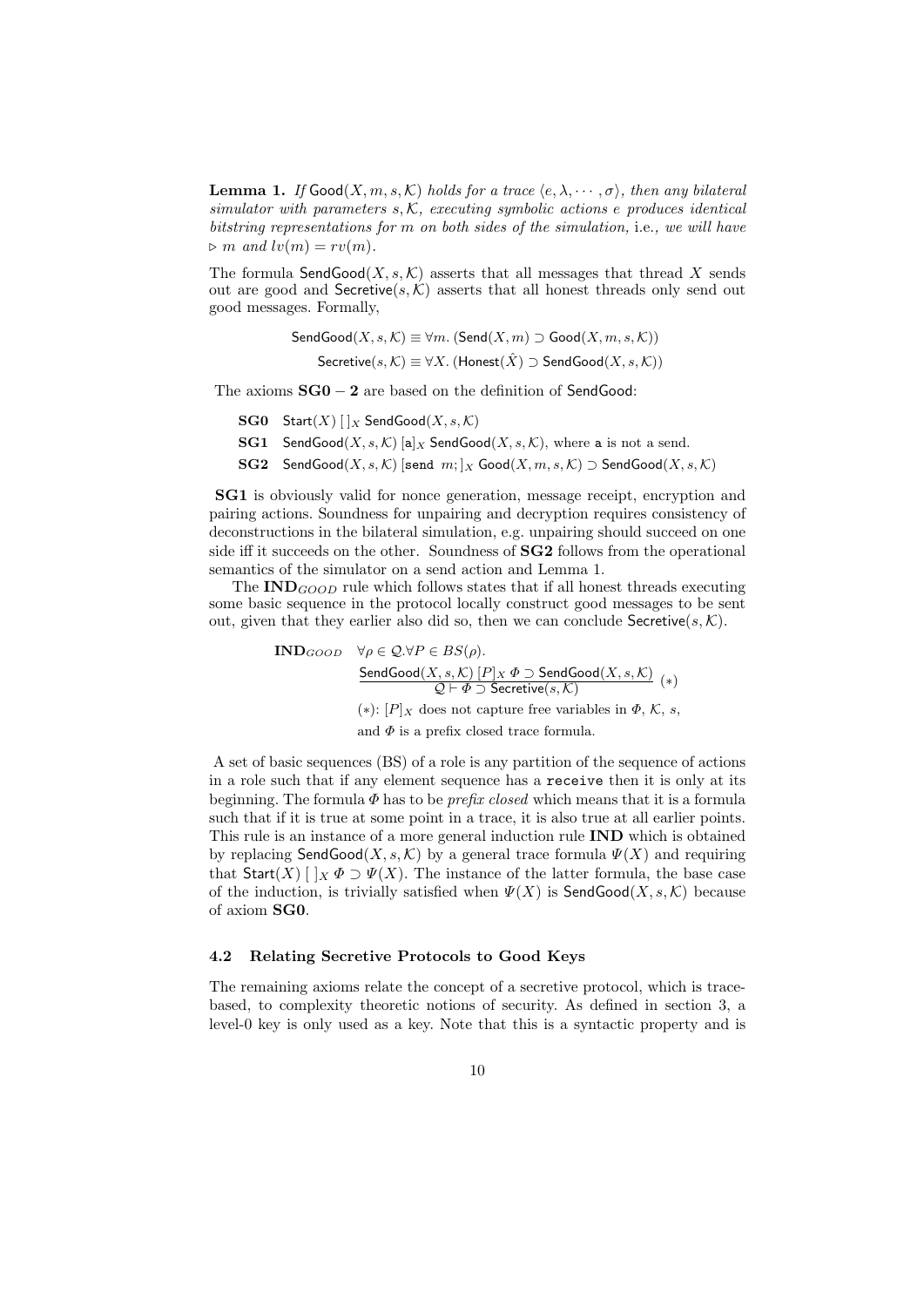evident from inspection of the protocol roles. Typically, a long-term key shared by two principals is level-0. A nonce is established to be a level-1 key when the protocol is proved to be a secretive protocol with respect to the nonce and a set of level-0 keys. This concept is extended further to define level-2 keys.

The formula InInitSet $(X, s, \mathcal{K})$  asserts X is either the generator of nonce s or a possessor of some key in the closure  $\mathcal{C}(\mathcal{K})$ . GoodInit $(s,\tilde{\mathcal{K}})$  asserts that all such threads belong to honest principals. Formally,

> InInitSet(X, s, K)  $\equiv \exists k \in \mathcal{C}(\mathcal{K})$ . Possess(X, k) ∨ New(X, s)  $GoodInit(s, \mathcal{K}) \equiv \forall X.$  (InInitSet(X, s, K)  $\supset$  Honest(X<sup> $\hat{X}$ </sup>))

Our objective is to state that secrets established by secretive protocols, where possibly the secrets are also used as keys, are good keys against everybody except the set of people who either generated the secret or are in possession of a key protecting the secret. The formula GoodKeyFor expresses this property. For level-0 keys that we want to claim are possessed only by honest principals we use the formula GoodKey.

$$
\begin{aligned} \mathsf{GoodKeyFor}(s,\mathcal{K}) &\equiv \forall X.~(\mathsf{GoodKeyAgainst}(X,s) \vee \mathsf{InInitSet}(X,s,\mathcal{K}))\\ \mathsf{GoodKey}(k) &\equiv \forall X.~(\mathsf{Possess}(X,k) \supset \mathsf{Honest}(\hat{X})) \end{aligned}
$$

For protocols employing an IND-CCA secure encryption scheme, the soundness of the following axiom follows from theorems 1 and 2:

$$
\mathbf{G}\mathbf{K} \quad \mathsf{Secretive}(s,\mathcal{K}) \land \mathsf{GoodInit}(s,\mathcal{K}) \Rightarrow \mathsf{GoodKeyFor}(s,\mathcal{K})
$$

If the encryption scheme is both IND-CCA and INT-CTXT secure then, the soundness of the following axioms follow from Theorem 3:

CTX0 GoodKey $(k)$  ∧ SymDec $(Z, E_{sym}[k](m), k)$  ⇒  $\exists X$ . SymEnc $(X, m, k)$ , for level-0 key  $k$ . CTXL Secretive $(s, \mathcal{K}) \wedge$  GoodInit $(s, \mathcal{K}) \wedge$  Sym $\text{Dec}(Z, E_{sym}[s](m), s)$  $\Rightarrow \exists X.$  SymEnc $(X, m, s)$ 

The soundness theorem is proved by showing that every axiom is a valid formula and that all proof rules preserve validity. Proofs for selected axioms are given in the full version of the paper [29].

Theorem 4 (Soundness).  $\forall Q, \varphi$ . if  $Q \vdash \varphi$  then  $Q \models \varphi$ 

Compositional Reasoning We develop composition theorems that allow secretive-ness proofs of compound protocols to be built up from proofs of their parts. We consider three kinds of composition operations on protocols—*parallel*, sequential, and staged—based on our previous work [16, 21]. However, adapting that approach for reasoning about secrecy requires new insights. One central concept in these compositional proof methods is the notion of an invariant. An invariant for a protocol is a logical formula that characterizes the environment in which it retains its security properties. While in previous work [16] the "honesty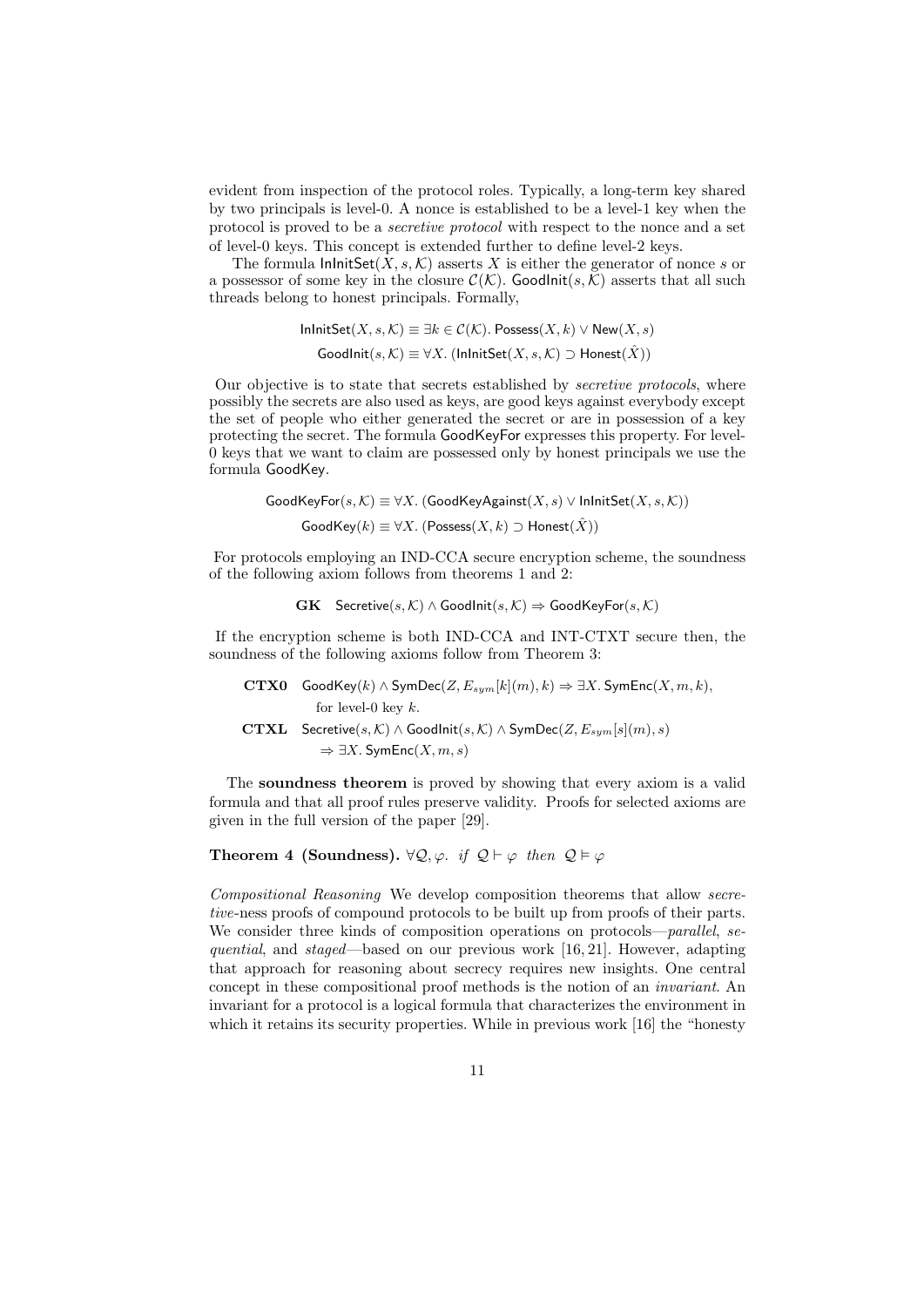rule" **HON** is used for establishing invariants, reasoning about *secretive*-ness requires a more general form of induction, captured in this paper by the **IND** rule. Also, in proving that a protocol step does not violate secretive-ness, we need to employ derivations from earlier steps executed by the principal. In the technical presentation, this history information shows up as preconditions in the secrecy induction of the sequential and staged composition theorems. The statement of the theorems is similar to the theorems proved for the symbolic model in earlier work [31], but the proofs use the computational semantics. In particular we need a staged composition operation that extends sequential composition by allowing self loops and arbitrary backward arcs in this chain. This control flow structure is common in practice, e.g., Kerberos [25], IEEE 802.11i [1], and IKEv2 [24], with backward arcs usually corresponding to error handling or rekeying.

### 5 Analysis of Kerberos

Table 2 lists the security properties of Kerberos that we prove. The security objectives are of two types: authentication and secrecy. The authentication objectives take the form that a message of a certain format was indeed sent by some thread of the expected principal. The secrecy objectives take the form that a putative secret is a good key for certain principals. For example,  $AUTH_{kas}^{client}$  states that when C finishes executing the Client role, some thread of  $\hat{K}$  indeed sent the expected message;  $SEC_{akey}^{client}$  states that the authorization key is good after execution of the Client role by  $C$ ; the other security properties are analogous. We abbreviate the honesty assumptions by defining  $\text{Hom}(\hat{X}_1, \hat{X}_2, \cdots, \hat{X}_n)$ Honest $(\hat{X_1})$  ∧ Honest $(\hat{X_2})$  ∧ $\cdots$  Honest $(\hat{X_n})$ . The formal proofs are omitted from this paper but present in the full version [29].

The overall proof structure demonstrates an interleaving of authentication and secrecy properties, reflecting the intuition behind the protocol design. We start with proving some authentication properties based on the presumed secrecy of long-term shared symmetric keys. As intended in the design, these authentication guarantees enable us to prove the secrecy of data protected by the long-term keys. This general theme recurs further down the protocol stages. Part of the data is used in subsequent stages as an encryption key. The secrecy of this transmitted encryption key lets us establish authentication in the second stage of the protocol. The transmitted key is also used to protect key exchange in this stage - the secrecy of which depends on the authentication established in the stage.

Theorem 5 (KAS Authentication). On execution of the Client role by a principal, it is guaranteed with asymptotically overwhelming probability that the intended KAS indeed sent the expected response assuming that both the client and the KAS are honest. A similar result holds for a principal executing the  $TGS$ role. Formally, KERBEROS  $\vdash$  AUTH $_{kas}^{client}$ , AUTH $_{kas}^{tgs}$ .

Authentication is achieved by the virtue of ciphertext integrity offered by the symmetric encryption scheme. At a high level, we reason that a ciphertext could have been produced only by one of the possessors of the corresponding key.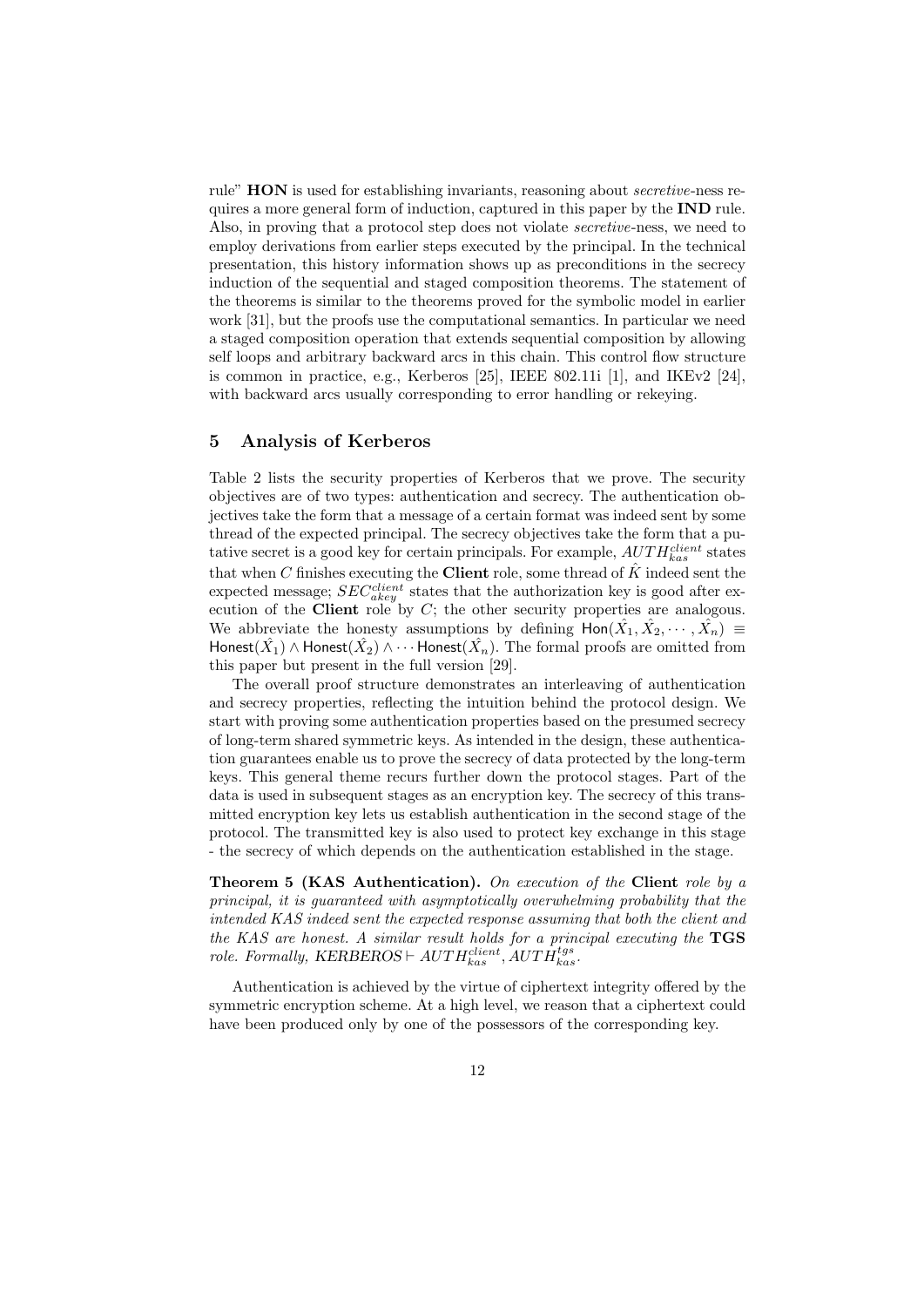$SEC_{akey} : \textsf{Hom}(\hat{C}, \hat{K}, \hat{T}) \supset (\textsf{GoodKeyAgainst}(X, AKey) \vee \hat{X} \in \{\hat{C}, \hat{K}, \hat{T}\})$  $SEC_{skey}:$  Hon $(\hat{C}, \hat{K}, \hat{T}, \hat{S}) \supset$  (GoodKeyAgainst $(X, SKey) \vee \hat{X} \in \{\hat{C}, \hat{K}, \hat{T}, \hat{S}\}\$  $AUTH_{kas}:\exists\eta.\ \mathsf{Send}((\hat{K},\eta),\hat{C}.E_{sym}[k_{T,K}^{t\to k}](AKey.\hat{C}).E_{sym}[k_{C,K}^{c\to k}](AKey.n_1.\hat{T}))$  $AUTH_{tgs}: \exists \eta.$  Send $((\hat{T},\eta),\hat{C}.E_{sym}[k_{S,T}^{s\to t}](SKey.\hat{C}).E_{sym}[AKey](SKey.n_2.\hat{S}))$  $SEC^{client}_{akey}: [{\bf Client}]_{C}\; SEC_{akey}\quad {AUTH^{client}_{kas}}$  $AUTH_{kas}^{client}:$   $[\mathbf{Client}]_C$   $\mathsf{Hon}(\hat{C}, \hat{K}) \supset AUTH_{kas}$  $SEC_{akey}^{kas} : [\mathbf{KAS}]_K$   $SEC_{akey}$   $AUTH_{kasy}^{tgs}$  $AUTH_{kas}^{tgs}$  :  $[{\mathbf{TGS}}]_T$  Hon $(\hat{T}, \hat{K}) \supset \exists n_1.\,AUTH_{kas}$  $SEC_{a key}^{tgs}: [\mathbf{TGS}]_T \: SEC_{a key}$  $AUTH_{tgs}^{client}:[{\rm Client}]_C$  Hon $(\hat{C},\hat{K},\hat{T})$   $\supset{AUTH_{tgs}}$  $SEC^{client}_{skey}: [\mathbf{Client}]_{C}\ \ SEC_{skey}\quad AUTH^{server}_{tgs}$  $AUTH^{server}_{tgs}: [{\bf Server}]_S$  Hon $(\hat{S}, \hat{T})$  $SEC_{s_{keu}}^{tgs}: [\mathbf{TGS}]_T$   $SEC_{skeu}$  $\supset \exists n_2, AKey. \, AUTH_{tags}$ Table 2. Kerberos Security Properties

Theorem 6 (Authentication Key Secrecy). On execution of the Client role by a principal, the Authentication Key is guaranteed to be good, in the sense of IND-CCA security, assuming that the client, the KAS and the TGS are all honest. Similar results hold for principals executing the KAS and TGS roles.  $Formally, KERBEROS \vdash SEC^{client}_{akey}, SEC^{kas}_{akey}, SEC^{tgs}_{akey}.$ 

Proof Sketch. Observe that in the first stage, the KAS sends out  $AKey$ encrypted under two different keys -  $k_{C,K}^{c\to k}$  and  $k_{T,K}^{t\to k}$ , and the client uses  $AKey$ as an encryption key. As a first approximation we conjecture that in the entire protocol execution, AKey is either protected by encryption with either of the keys in  $\mathcal{K} = \{k_{C,K}^{c\to k}, k_{T,K}^{t\to k}\}$  or else used as an encryption key in messages sent to the network by honest principals. This seems like a claim to be established by induction. As a base case, we establish that the generator of  $AKey$  (some thread of the KAS) satisfies the conjecture. The induction case is: whenever an honest principal decrypts a ciphertext with one of the keys in  $K$ , it ensures that new terms generated from the decryption are re-encrypted with some key in  $K$  in any message sent out. The results (of the appropriate type) from such a decryption are however, allowed to be used as encryption keys, which as you can note is the case in the first stage of the client.

When we are reasoning from the point of view of the KAS (as in  $SEC_{akey}^{kas})$ , we already know the initial condition - that the KAS sent out  $AKey$  encrypted under only these keys. However, when arguing from the point of view of the client and the TGS (as in  $SEC^{client}_{akey}$  and  $SEC^{tgs}_{akey}$ ), we need to have some authentication conditions established first. These conditions are generally of the form that the KAS indeed behaved in the expected manner. Reasoning from this premise, we prove that our initial conjecture is correct.

In the formal proof, we show that Kerberos is a secretive protocol with respect to the nonce  $AKey$  and the set of keys  $K$ . The induction idea is captured,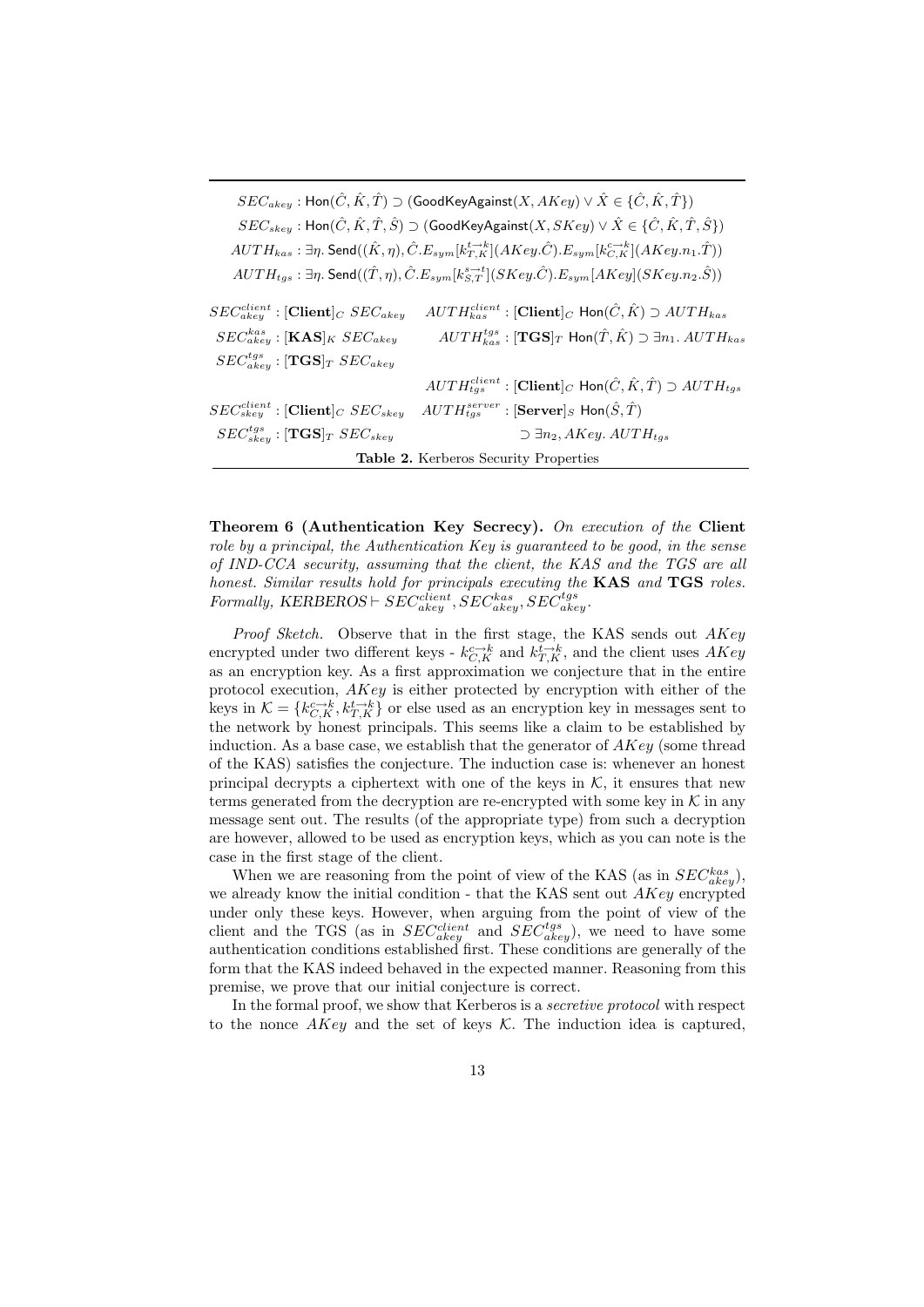in its simplest form, by the proof rule  $IND_{GOOD}$ . However, as Kerberos has a staged structure we use the staged composition theorem which builds upon the rule  $IND_{GOOD}$ . The core of the proof is the *secrecy induction* which is an induction over all the basic sequences of all the protocol roles. The authentication condition  $\Phi$  is easily derived from the KAS Authentication theorem (theorem 5). The staged composition theorem allows us to facilitate the secrecy induction by obtaining inferences from the information flow induced by the staged structure of Kerberos in a simple and effective way. The secrecy induction is modular as the individual basic sequences are small in themselves. Goodness of  $AKey$  now follows from theorem 1 (CCA security - level 1), which is formally expressed by axiom GK.

**Theorem 7 (TGS Authentication).** On execution of the Client role by a principal, it is guaranteed with asymptotically overwhelming probability that the intended TGS indeed sent the expected response assuming that the client, the KAS and the TGS are all honest. A similar result holds for a principal executing the Server role. Formally, KERBEROS  $\vdash$  AUT  $H_{tgs}^{client}$ , AUT  $H_{tgs}^{server}$ .

Theorem 8 (Service Key Secrecy). On execution of the Client role by a principal, the Service Key is guaranteed to be good, in the sense of IND-CCA security, assuming that the client, the KAS, the TGS and the application server are all honest. A similar result holds for a principal executing the TGS role.  $Formally, KERBEROS \vdash SEC^{client}_{skey}, SEC^{tgs}_{skey}.$ 

The proof of  $AUTH_{tgs}^{server}$  is similar to the proof of theorem 5. The proof of  $AUTH_{tgs}^{client}$  depends on the 'goodkey'-ness of  $AKey$  established by theorem 6. For theorem 8, the idea is that the Service Key  $SKey$  is protected by level-0 key  $k_{S,T}^{s\rightarrow t}$  and level-1 key  $AKey$ . The proof of 'Secretive'-ness proceeds along the same line as for theorem 6 and uses derivations from theorem 7. Then we invoke axiom GK to establish KERBEROS  $\vdash \textit{SEC}_\textit{skey}^\textit{client}, \textit{SEC}_\textit{skey}^\textit{tsg}$ 

Kerberos with PKINIT. In the first stage of Kerberos with PKINIT [33], the KAS establishes the authorization key encrypted with a symmetric key which in turn is sent to the client encrypted with its public key. Since the protocol uses both public and symmetric keys at level 0, we formulate a definition of a joint public-symmetric key game. We then extend the proof system and prove all the syntactically analogous properties of the PKINIT version.

## 6 Conclusion

Computational secrecy properties, such as indistinguishability and suitability of a key ("GoodKey"), are not trace-based properties, making it awkward to reason inductively or compositionally about them. We therefore formulate the secretive trace-based property and prove that any secretive protocol can be used to construct a generic reduction from protocol attacks to attacks on underlying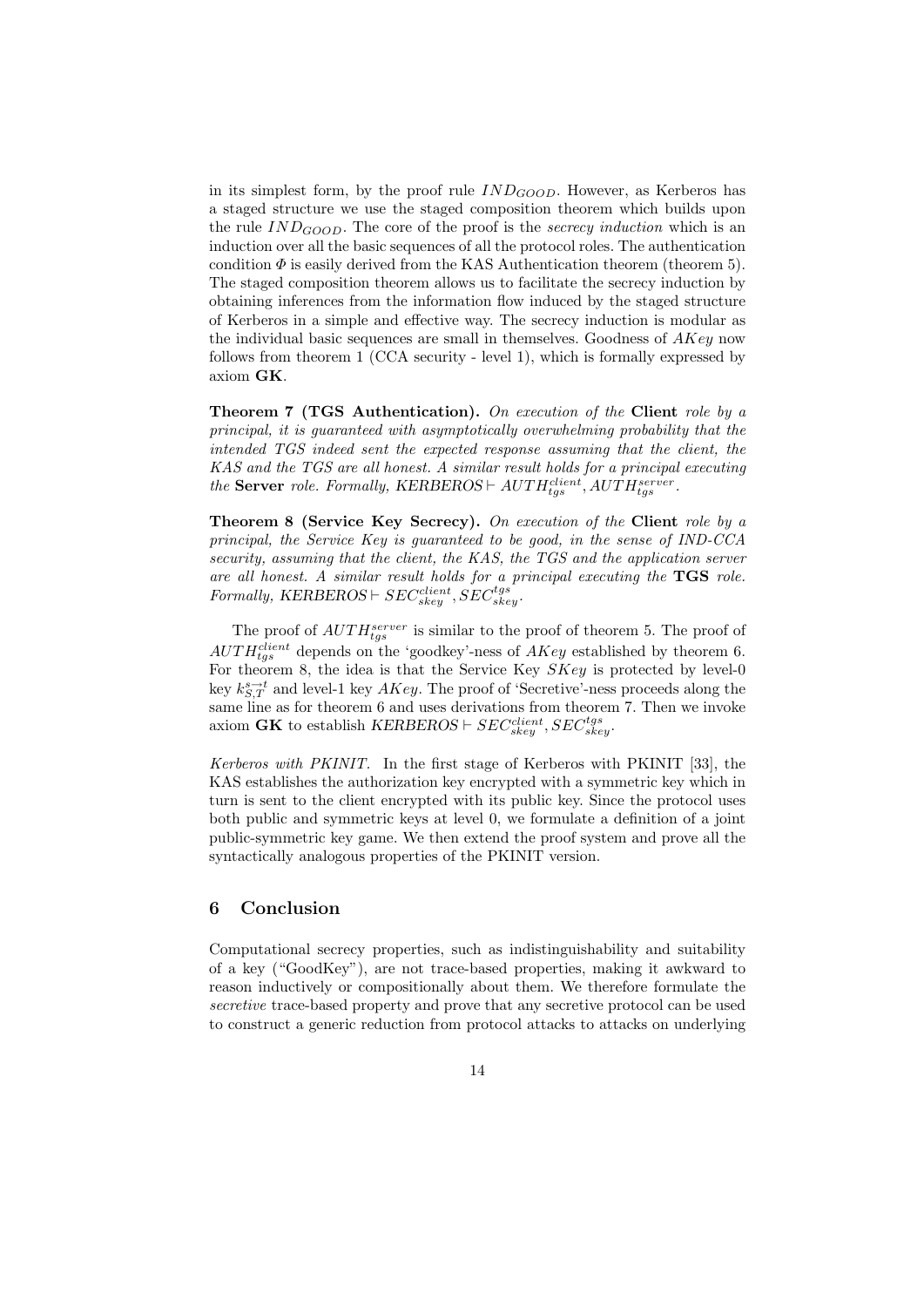primitives. This allows computational secrecy to be established by direct inductive reasoning about a relatively natural and intuitive trace-based property.

A second contribution of the paper is a proof system for secrecy, in a formal logic based on inductive reasoning about protocol actions carried out by honest parties (only). We illustrate the power of this system by giving a modular, formal proof of computational authentication and secrecy properties of the Kerberos V5 protocol, thus addressing an open problem posed in [3]. Other proofs have been carried out, such as for a protocol that poses a challenge for the rank function method [19], but are omitted due to space constraints.

### References

- 1. IEEE P802.11i/D10.0. Medium Access Control (MAC) security enhancements, amendment 6 to IEEE Standard for local and metropolitan area networks part 11: Wireless Medium Access Control (MAC) and Physical Layer (PHY) specifications., April 2004.
- 2. M. Abadi and P. Rogaway. Reconciling two views of cryptography (the computational soundness of formal encryption). Journal of Cryptology, 15(2):103–127, 2002.
- 3. M. Backes, I. Cervesato, A. D. Jaggard, A. Scedrov, and J.-K. Tsay. Cryptographically sound security proofs for basic and public-key kerberos. In Proceedings of 11th European Symposium on Research in Computer Security, 2006. To appear.
- 4. M. Backes and B. Pfitzmann. Limits of the cryptographic realization of XOR. In Proc. of the 10th European Symposium on Research in Computer Security. Springer-Verlag, 2005.
- 5. M. Backes and B. Pfitzmann. Relating symbolic and cryptographic secrecy. In Proc. IEEE Symposium on Security and Privacy, pages 171–182. IEEE, 2005.
- 6. M. Backes, B. Pfitzmann, and M. Waidner. A universally composable cryptographic library. Cryptology ePrint Archive, Report 2003/015, 2003.
- 7. M. Backes, B. Pfitzmann, and M. Waidner. Limits of the reactive simulatability/uc of dolev-yao models with hashes. In Proc. of the 11th European Symposium on Research in Computer Security. Springer-Verlag, 2006.
- 8. M. Baudet, V. Cortier, and S. Kremer. Computationally Sound Implementations of Equational Theories against Passive Adversaries. In Proceedings of the 32nd ICALP, 2005.
- 9. M. Bellare, A. Boldyreva, and S. Micali. Public-key encryption in a multi-user setting: Security proofs and improvements. In Advances in Cryptology - EURO-CRYPT 2000, Proceedings, pages 259–274, 2000.
- 10. M. Bellare and C. Namprempre. Authenticated encryption: Relations among notions and analysis of the generic composition paradigm. In ASIACRYPT, pages 531–545, 2000.
- 11. M. Bellare and P. Rogaway. Entity authentication and key distribution. In Proceedings of the 13th Annual International Cryptology Conference on Advances in Cryptology (CRYPTO '93), pages 232–249. Springer-Verlag, 1994.
- 12. F. Butler, I. Cervesato, A. D. Jaggard, and A. Scedrov. Verifying confidentiality and authentication in kerberos 5. In ISSS, pages 1–24, 2003.
- 13. R. Canetti and J. Herzog. Universally composable symbolic analysis of mutual authentication and key-exchange protocols. In Proceedings of TCC 2006, pages 380–403, 2006.